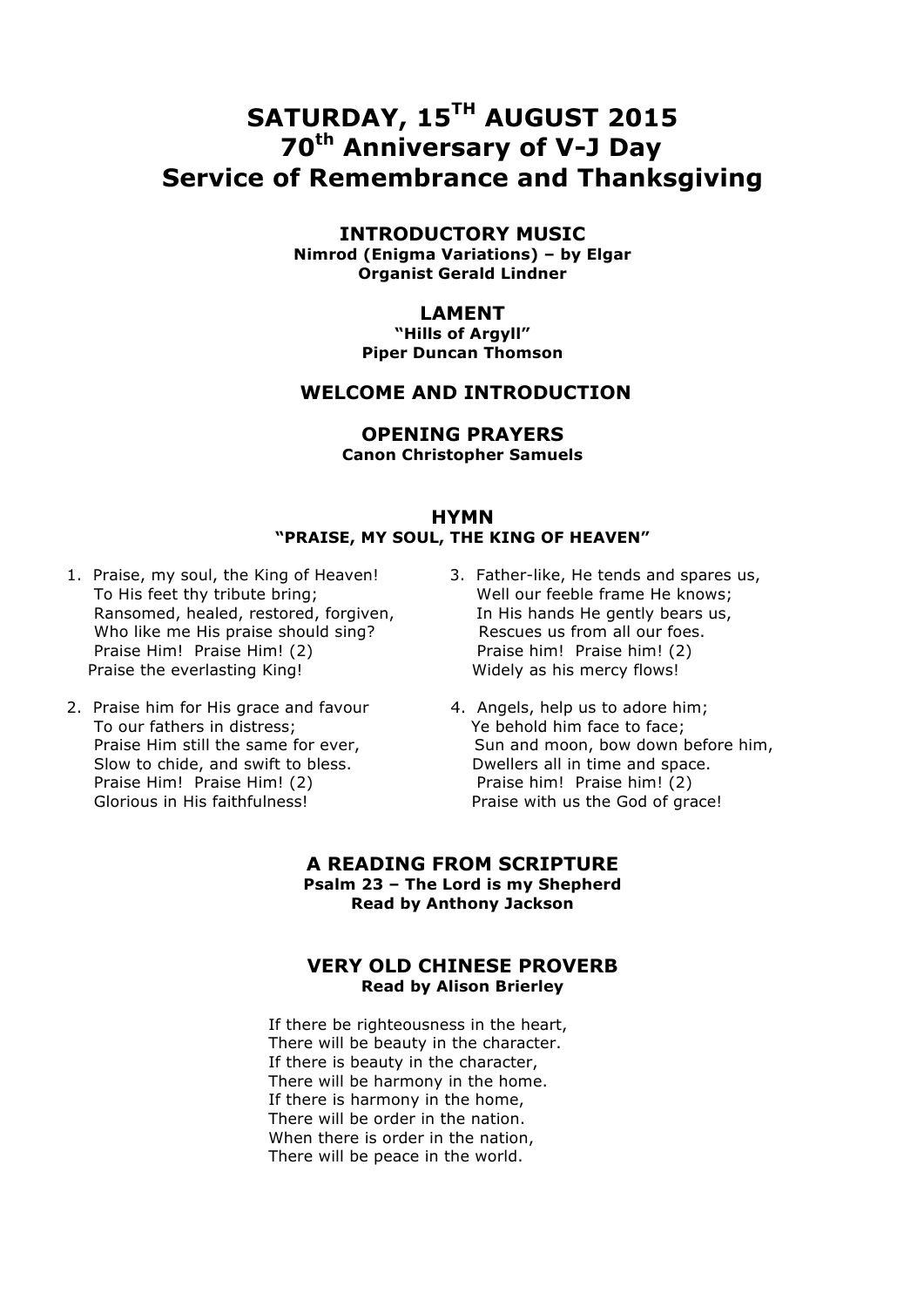#### **MOON OVER MALAYA Read by Penny Dembrey**

 Palm trees are swaying in the moonlight, Casting their shadows o'er the sea, What then will greet us in the morning? Just stay a while and listen here to me.

 For the moon is shining on Malaya, Stars twinkle down from up above, Girls in their sarongs and kabayas, In their kampongs, they sing their songs of love.

 You can hear *Terang Bulan* and old *Sarino,* Songs their mothers sang in days gone by, From Penang to Ipoh and Malacca, You can hear those enchanted lullabys.

 For the guitars they are strumming in the moonlight, And the echo of those *kronchangs* never die. There's a moon shining brightly on Malaya, And to think some day, we're going to say … Goodbye!

# **THE ADDRESS Canon Christopher Samuels**

#### **HYMN**

#### **"ABIDE WITH ME" Arranged in 4 parts by Lisa Ho Dedicated to the Malayan Volunteers of WW1 & 2**

1. Abide with me; fast falls the eventide; The darkness deepens; Lord with me abide! When other helpers fail, and comforts flee Help of the helpless, O, abide with me.

2. Swift to its close ebbs out life's little day; Earth's joys grow dim, its glories pass away. Change and decay in all around I see O Thou, Who changest not, abide with me.

3. I need Thy Presence every passing hour; What but Thy Grace can foil the tempter's power? Who like Thyself my guide and stay can be? Through cloud and sunshine, Lord, abide with me.

4. I fear no foe with Thee at hand to bless Ills have no weight, and tears no bitterness; Where is death's sting? Where grave thy victory Help of the helpless, O abide with me.

5. Hold Thou Thy Cross before my closing eyes; Shine through the gloom, and point me to the skies; Heav'n's morning breaks, and earth's vain shadows flee; In life, in death, O Lord, abide with me.

> **"AMAZING GRACE" Piper Duncan Thomson**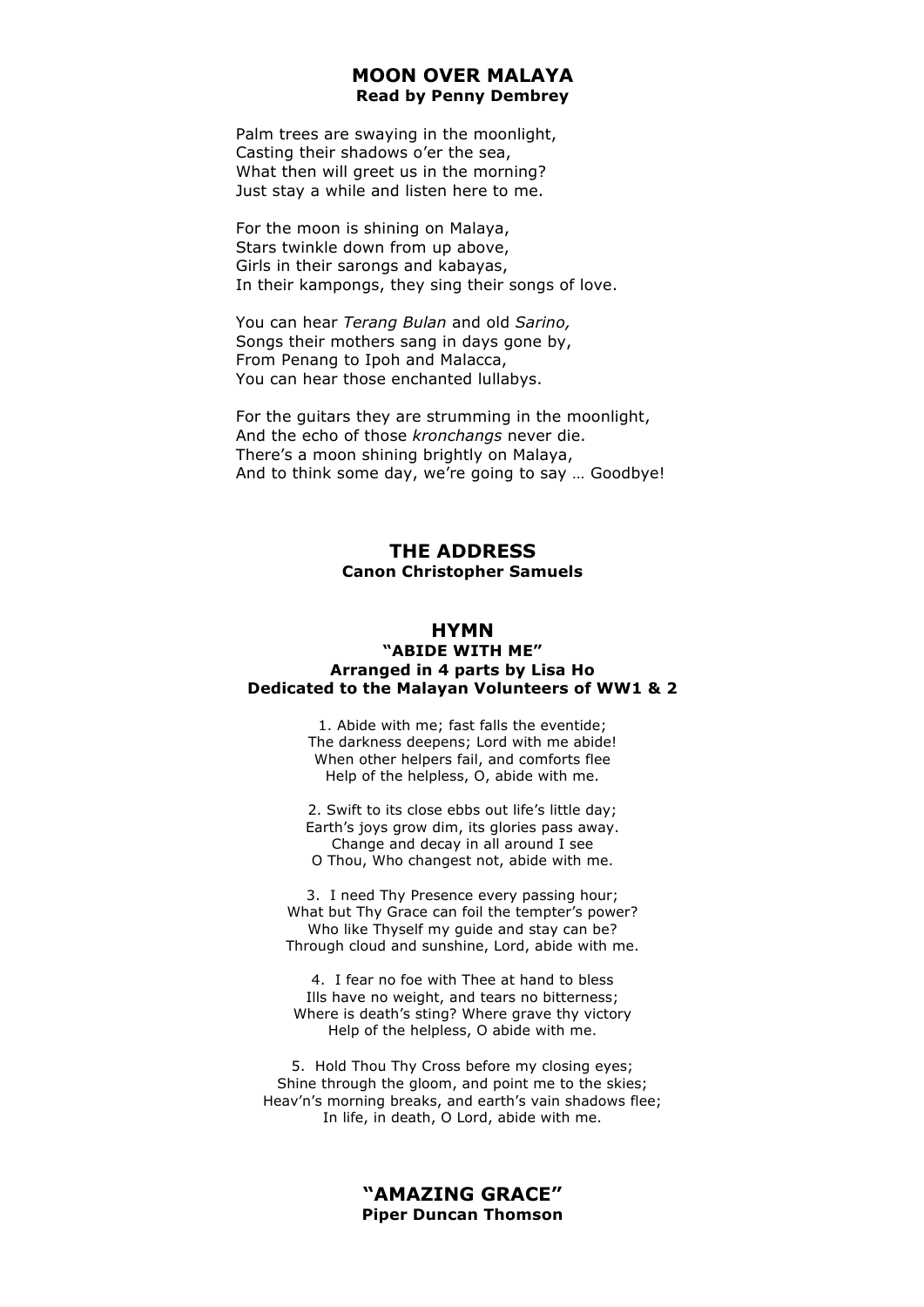# **READING**

#### **Taken from John Hedley's Diary "The last Days of Freedom." Read by Imogen Holmes**

#### **"WHAT IS A FEPOW?" By Queenie Spink (1992) Read by Ann Evans**

What is a FEPOW? A FEPOW is one Who fought a great battle, without sword or gun, Who suffered starvation, torture, disease, When captured by the Japanese. Stripped of his dignity, degraded and hit, The FEPOW fought back with courage and grit. No longer a fight for King and Country But a fight for survival in captivity. Herded like cattle, worked the day long, His body grew weak but his spirit was strong, Determined to win the fight to survive, To outwit the Japs and to stay alive. Some couldn't make it: laid to rest there, No flowers, no parades, just a tear and a prayer. Never forgotten, remembered still By their comrades who buried them there on the hill. So – what is a FEPOW? A FEPOW is one Unique among men, a hero unsung.

#### **THE CAPTIVES' HYMN Written by Margaret Dryburgh An English Missionary School Mistress and civilian internee on Banka Island, Sumatra. First sung on Sunday, 5th July 1942 and sung every Sunday thereafter during the war.**

- We would lift our prayer to Thee, Be their Guardian night and day, Keep us ever in Thy love, **From all danger keep them free**, Grant us daily we may prove Banish all anxiety. Those who place their trust in Thee May they trust us to Thy care,
- 2. Give us patience to endure, The State May the day of freedom dawn, Keep our hearts serene and pure, Peace and Justice be reborn.
- 3. For our country we would pray, In this hour be Thou her stay, Pride and selfishness forgive, Teach her by Thu laws to live. By Thy Grace may all men see That true greatness comes from Thee.
- 1. Father in captivity 4. For our loved ones we would pray, More than conquerors may be. Know that Thou our pain dost share.
	- Grant us courage, charity, Grant that nations, loving Thee, Greater faith, humility, and the C'er the world may brothers be, Readiness to own Thy will, The Summan Cleansed by suffering, know rebirth, Be we free, or captive still. See Thy Kingdom come on earth.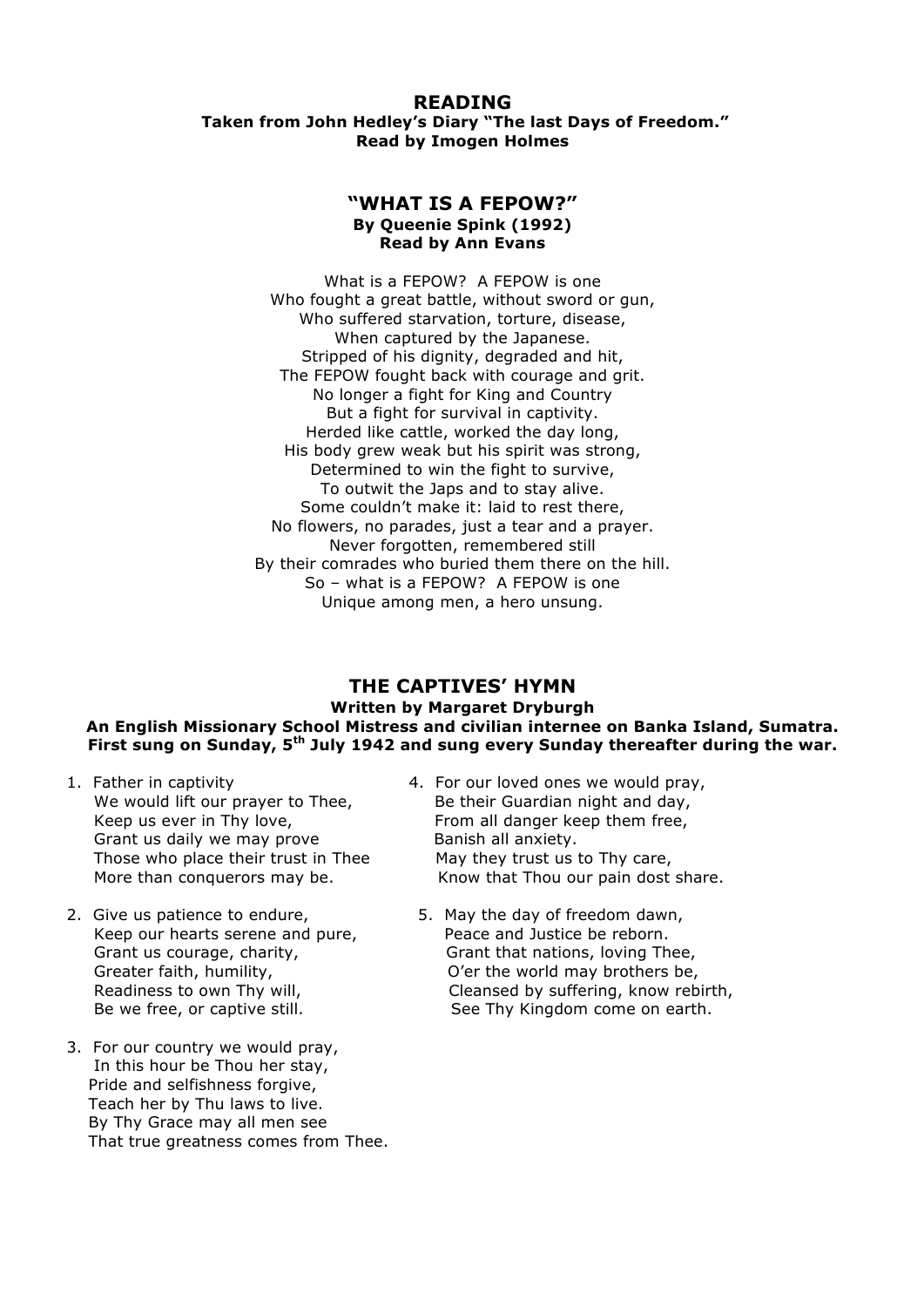#### **"THE VIGIL" A Commemorative Poem by Margaret Dryburgh Read by June Jackson**

 'Tis night, and in the camp's wide square Unwonted silence fills the air, For now the central open shed Acts as a shelter for the dead. How slowly time doth pass!

A tiny lamp with a steady glow Lightens the darkness and doth show Where watchers solemn vigil keep Beside the dead while others sleep. How slowly time doth pass!

'Why do you use this public place? Within the walls is there no space?' The living scarce have room to lie There is no spot for those who die. How slowly time doth pass!

But, watcher, in this tropic clime Death brings decay in a little time. Why, therefore, do you think it meet To use nought but a winding sheet? How slowly time doth pass!

#### **READING**

#### **Taken from "The Rainbow Through the Rain" by the Revd. Geoffrey Scott Mowat Read by Michael Mowat**

#### **HYMN "THE DAY THOU GAVEST, LORD, IS ENDED."**

- 1. The day Thou gavest, Lord, is ended, 3. As o'er each continent and island The darkness falls at Thy behest: The dawn leads on another day, To Thee our morning hymns ascended, The voice of prayer is never silent, Thy praise shall sanctify our rest. Nor dies the strain of praise away.
- 2. We thank Thee that Thy Church unsleeping, 4. The sun that bids us rest is waking While earth rolls onward into light. Our brethren 'neath the western sky, Through all the world her watch is keeping, and hour by hour fresh lips are making And rests not now by day or night. Thy wondrous doings heard on high.
- -
	- 5. So be it, Lord; Thy Throne shall never, Like earth's proud empires, pass away; The Kingdom stands , and grows for ever, Till all thy creatures own Thy sway.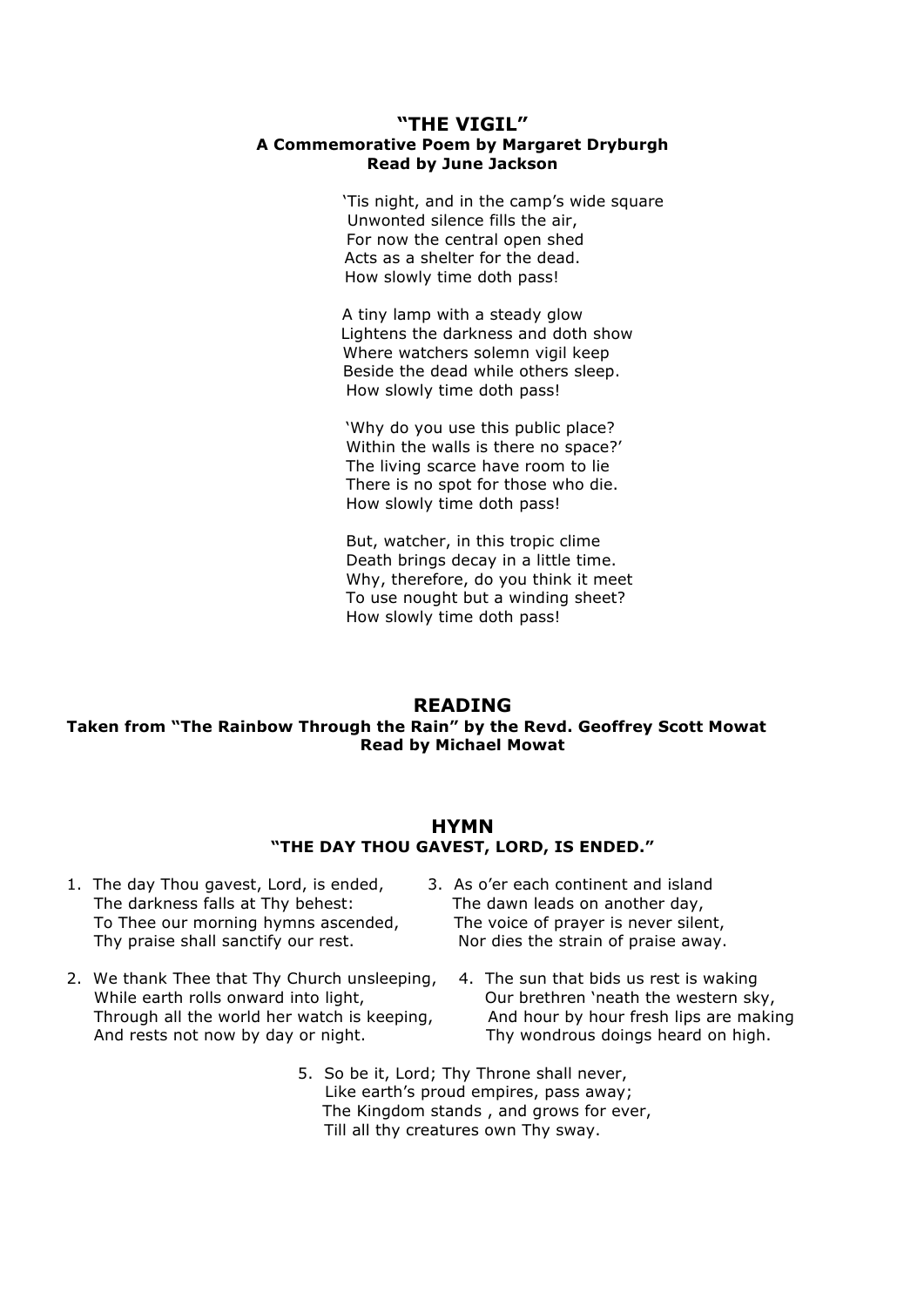**PRAYERS Canon Christopher Samuels**

# **THE LORD'S PRAYER**

Our Father, which art in heaven, Hallowed be Thy Name: Thy Kingdom come; Thy will be done; In earth as it is in heaven. Give us this day our daily bread, And forgive us our trespasses, As we forgive them that trespass against us. And lead us not into temptation; But deliver us from evil. For Thine is the Kingdom, the power, and the glory, For ever and ever. Amen.

# **THE NATIONAL ANTHEM**

God save our gracious Queen, Long live our noble Queen, God save the Queen. Send her victorious, Happy and glorious, Long to reign over us: God save the Queen.

Thy choicest gifts in store On her be pleased to pour, Long may she reign. May she defend our laws, And ever give us cause To sing with heart and voice, God save the Queen.

#### **THE CHAPEL SERVICE ENDS WITH MUSIC BY HANDEL "Air from Rinaldo" Played by Organist Gerald Lindner**

**LED BY THE PIPER, THE CONGREGATION IS REQUESTED TO FOLLOW CANON SAMUELS TO THE MALAYAN VOLUNTEERS' MEMORIAL GARDEN, FOR THE WREATH LAYING, TWO MINUTES SILENCE, READINGS AND PRAYERS.**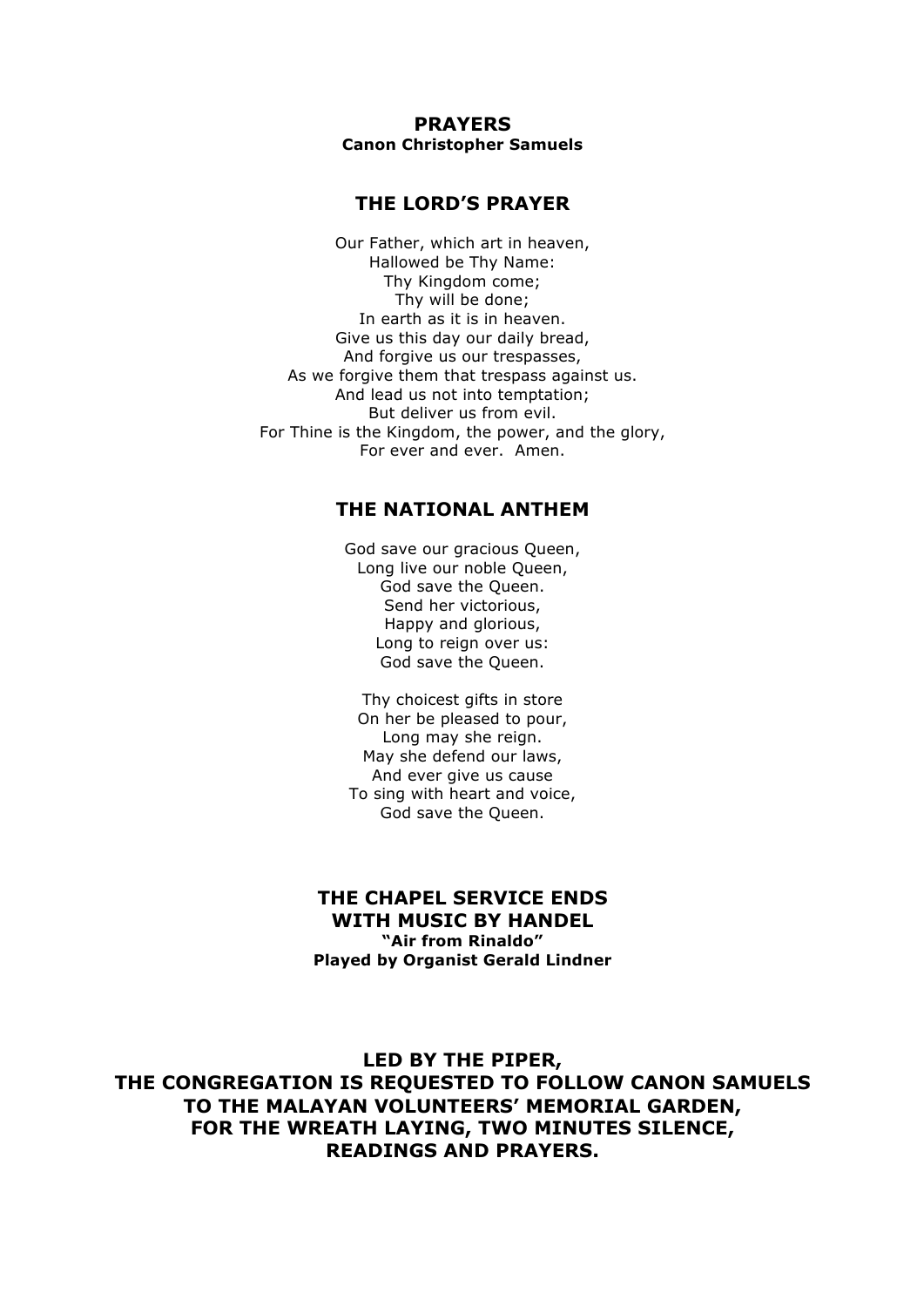# **IN THE MEMORIAL GARDEN PIPER TO PLAY AS THE CONGREGATION GATHERS**

# **PRAYERS**

**Canon Christopher Samuels**

# **WREATH LAYING Ken and Eileen Wright**

# **TWO MINUTES SILENCE**

**THE LAST POST Buglers Arial and Catherine West** 

#### **"SAY NOT THE STRUGGLE NAUGHT AVAILETH" By Arthur Hugh Clough (1819-1861) Read by Anne Hinam**

Say not the struggle naught availeth, The labour and the wounds are vain, The enemy faints not, nor faileth, And as things have been they remain.

If hopes were dupes, fears may be liars; It may be, in yon smoke conceal'd, Your comrades chase e'en now the fliers, And, but for you, possess the field.

For while the tired waves, vainly breaking, Seem here no painful inch to gain, Far back, through creeks and inlets making, Comes silent, flooding in, the main.

And not by eastern windows only, When daylight comes, comes in the light; In front the sun climbs slow, how slowly! But westward look, the land is bright!

#### **THE EXHORTATION Read by Stephen Caldicott**

They shall grow not old, as we that are left grow old: Age shall not weary them, nor the years condemn. At the going down of the sun and in the morning We will remember them. **We will remember them.**